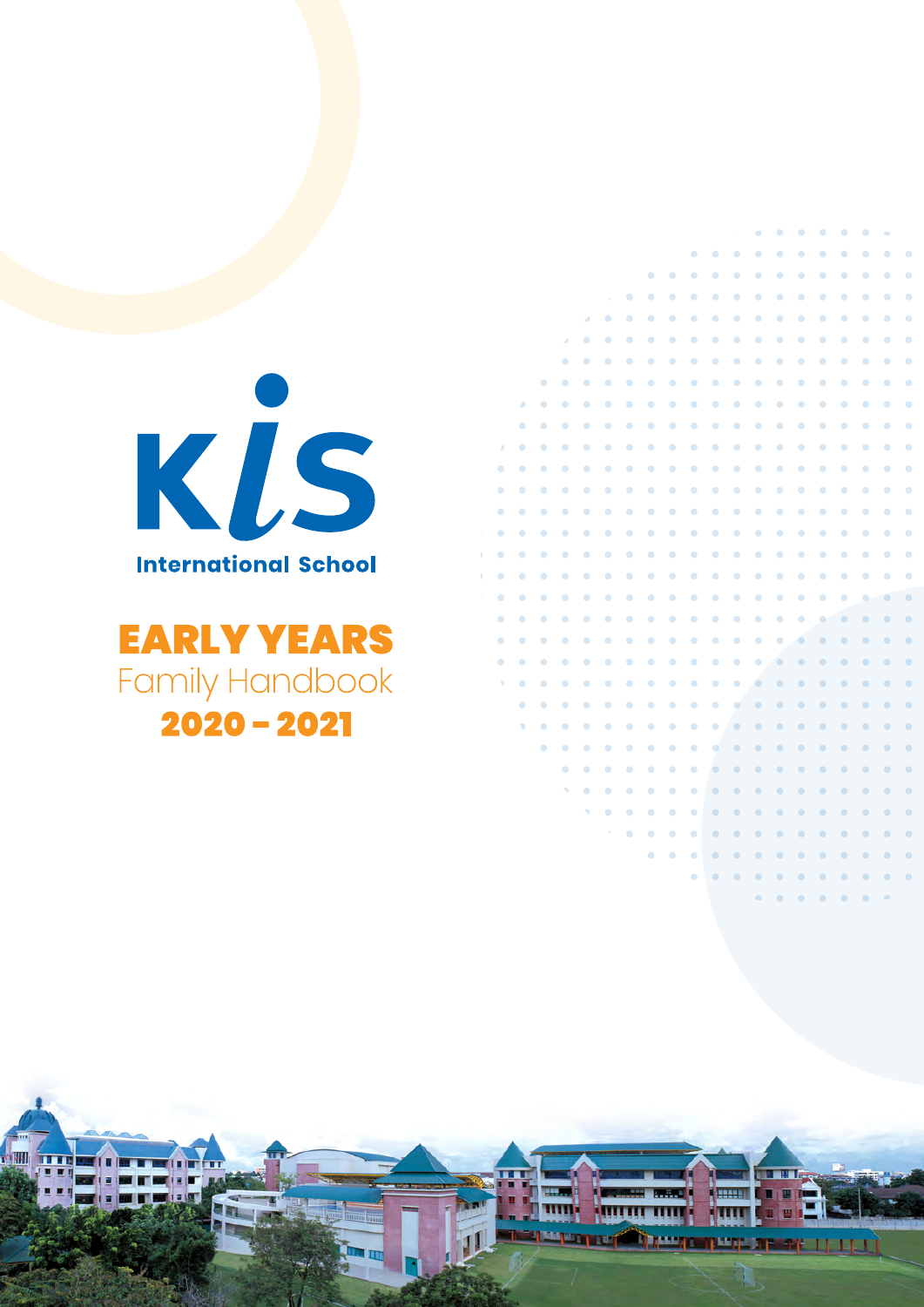## **Welcome to the KIS Early Years: EY1, EY2 and EY3**

## **A WARM WELCOME**

On behalf of the entire Early Years team we would like to welcome your child and your family into the KIS community. The PYP Early Years Programme includes children ages 3 to 6, emphasizing the importance of this foundational period, reiterating that young learners are capable, have ownership, voice and choice in their learning.

Play in the early years and beyond, is a key vehicle for inquiry learning. The power of play supports thoughtful and intentional opportunities for children to investigate, discover, ask questions and learn. Hands-on learning and the co-construction of learning between teachers and young learners supports agency and student empowerment. Through exploration, students learn to inquire as they build and test their own theories to help make sense of the world around them.

We have three Early Years groupings here at KIS: EY1 for children from 3 to 4 years old, EY2 for children from 4 to 5 years and EY3 for children from 5 to 6 years old. Even though the programmes are different to accommodate child development and needs, we all work very closely together to ensure consistency and continuity throughout the Early Years creating strong links in areas such as outdoor playtime, celebrations, sports days and other events.

We have worked together as an Early Years team to create a description of commonly asked questions from our new parents. We try to always have open lines of communication with families at all times, so feel free to keep asking questions throughout the year.

Speaking to the Teachers: Questions and Queries We try to maintain open and regular communication with you at all times, it is important to us that we work together in partnership for your children. If at any time you would like to meet with the teacher to ask questions about your child's day, please feel free to do so at a time that is both convenient for you and the classroom teacher. We can be contacted in one of two ways; you can speak to us directly at school or you can send us an email. If your child is brought to school by another adult, feel free to send a note to be passed on to us and we will get back to you.

- **EY1:** [sian.pa@kis.ac.th](mailto:sian.pa%40kis.ac.th?subject=) and/or [sarah.sh@kis.ac.th](mailto:sarah.sh%40kis.ac.th?subject=)
- **EY2:** [risa.la@kis.ac.th](mailto:risa.la%40kis.ac.th?subject=) and/or [nicole@kis.ac.th](mailto:nicole%40kis.ac.th?subject=)
- **EY3:** [rachel.dr@kis.ac.th](mailto:rachel.dr%40kis.ac.th?subject=) and/or [magda.wo@kis.ac.th](mailto:magda.wo%40kis.ac.th?subject=)

We also maintain a weekly blog for each EY classroom,updated regularly so you can keep in touch with the activities your child is engaged in throughout the day, and find out how you can help and support your child at school.

## **KIS VISION**

"Inspiring Individuals"

## **MISSION**

To offer a challenging and dynamic international education that inspires and supports students in developing the knowledge, skills, and characteristics to take responsible action for the betterment of their local and global communities.

### **CORE VALUES** *Inspiring individuals…*

- Strive for understanding
- Nurture passion in self and others
- Take action ethically
- Create a caring and inclusive community

## **The learning environments at KIS have been designed, resourced and developed to:**

- To encourage students to be agents of their own learning
- Provide space for students to demonstrate their learning through their construction
- Offer accessibility to promote independence, students can access what they need without having to ask for help or permission
- Be flexible and provide options for ways of working depending on the student needs or preferences
- Celebrate both the process and products of the creative process
- Offer a broad range of experiences and perspectives
- Promote collaboration and interaction to support social and emotional development
- Provide evidence of student ownership of their environment and opportunities for responsibility
- Support a growth mindset
- Promote awareness of the responsibility of one's own actions in the environment and on others
- Encourage taking risks and trying new things
- Be safe both physically and emotionally.
- Support the development of the whole child and the development of the IB learner profile characteristics.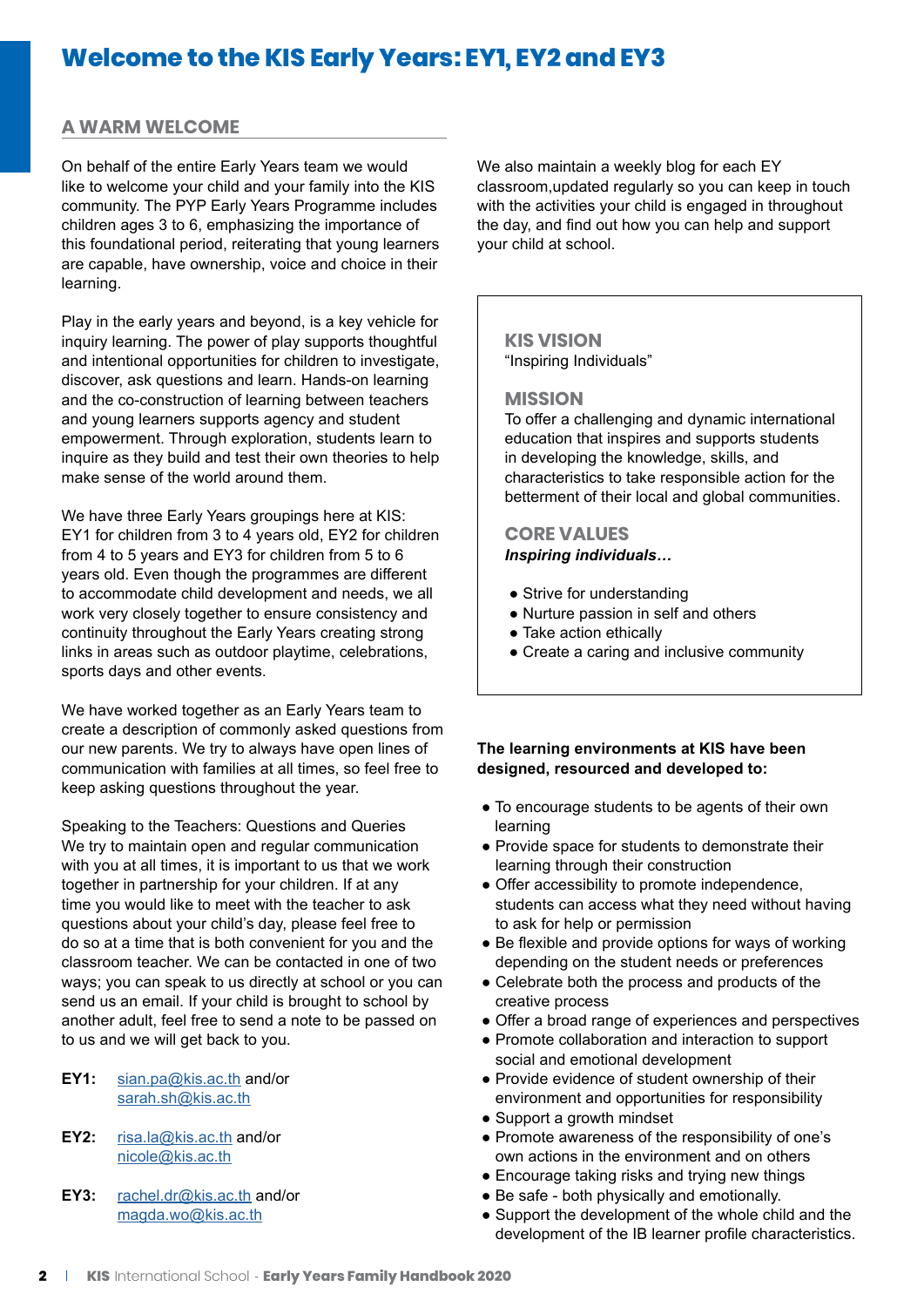## **KIS Early Years Philosophy**

The KIS Early Years Philosophy is written to compliment the KIS Mission and Core Values and the IB Primary Years programme. It provides additional details about the philosophy of our Early Years and demonstrates how we put this into practice.

In the Early Years at KIS we view children as strong, competent and capable individuals who are each unique and special. We understand that they each have their own learning styles, prior experiences, cultural heritage and patterns of development. It is our belief that play is not only a young child's right, but a tool for learning that empowers them to explore, discover, hypothesise, predict, and problem solve, as well as construct and document their deepening understandings of the world in which they live.

Our KIS Early Years curriculum is grounded in theory that reflects current research about effective practice and pedagogy with the IB PYP Programme in place for our 3 to 6 year olds. We honor our play based and hands on approach to teaching and learning in a thoughtfully considered and well-resourced context where children are viewed as sophisticated communicators, collaborators and co-constructors in the learning process.

Caring, empathetic and respectful relationships are the core foundation of the KIS Early Years community. We support the social nature and well being of learning by providing many opportunities during the day for children to have whole group and small group interactions with each other and adults. We encourage young children to explore their environment and express themselves using multiple languages which may include speaking, singing, movement, drawing, painting, writing, building and designing, collage, dramatic play, and music to name a few. Emphasis is given to the 'process' of learning rather than product creation.



Through our Units of Inquiry, we encourage children to become critical thinkers, life-long learners and active and responsible members of our class and school community. Our focus on inquiry based learning means that children's ideas, interests and theories inform

the design of curriculum experiences where teachers engage children meaningfully whilst extending their understanding and skills. Our learning environments both inside and outside reflect the essential elements of the Primary Years Programme and are designed to encourage and support inquiry, discovery and a sense of wonder. We actively strive to share the children's learning about the current Unit of Inquiry within our classroom environments as well as through a variety of other communication methods.

KIS Early Years welcomes diversity and aims to provide an environment that fosters warm and respectful relationships where children and their families enjoy a sense of security and belonging. We seek to complement the vital role of family by developing respectful partnerships and encouraging parental involvement in their child's care and education at school. We are committed to ongoing student assessment and evaluation of our programme and the environment we provide to ensure we are meeting the needs of our KIS children and their families.



Teachers plan a variety of authentic and meaningful learning engagements for children which reflects both the Unit of Inquiry and the children's own interests. Assessment of this learning is viewed as being integral to the teaching and learning cycle, with one informing the other. The KIS Early Years team use observation and anecdotal notes as the main form of assessment, focusing on what the children can do. A variety of other strategies and tools for assessment are used that encompasses all dimensions of children's learning and development. Assessment is holistic in nature and sees the whole child. Children are increasingly encouraged to assess their own learning and to decide how to extend and challenge themselves. Children are regularly given opportunities to share their own reflections, and to share those of others, to enhance their sense of themselves as capable people and competent learners. Their learning journeys are shared and celebrated together with the KIS community in a variety of ways.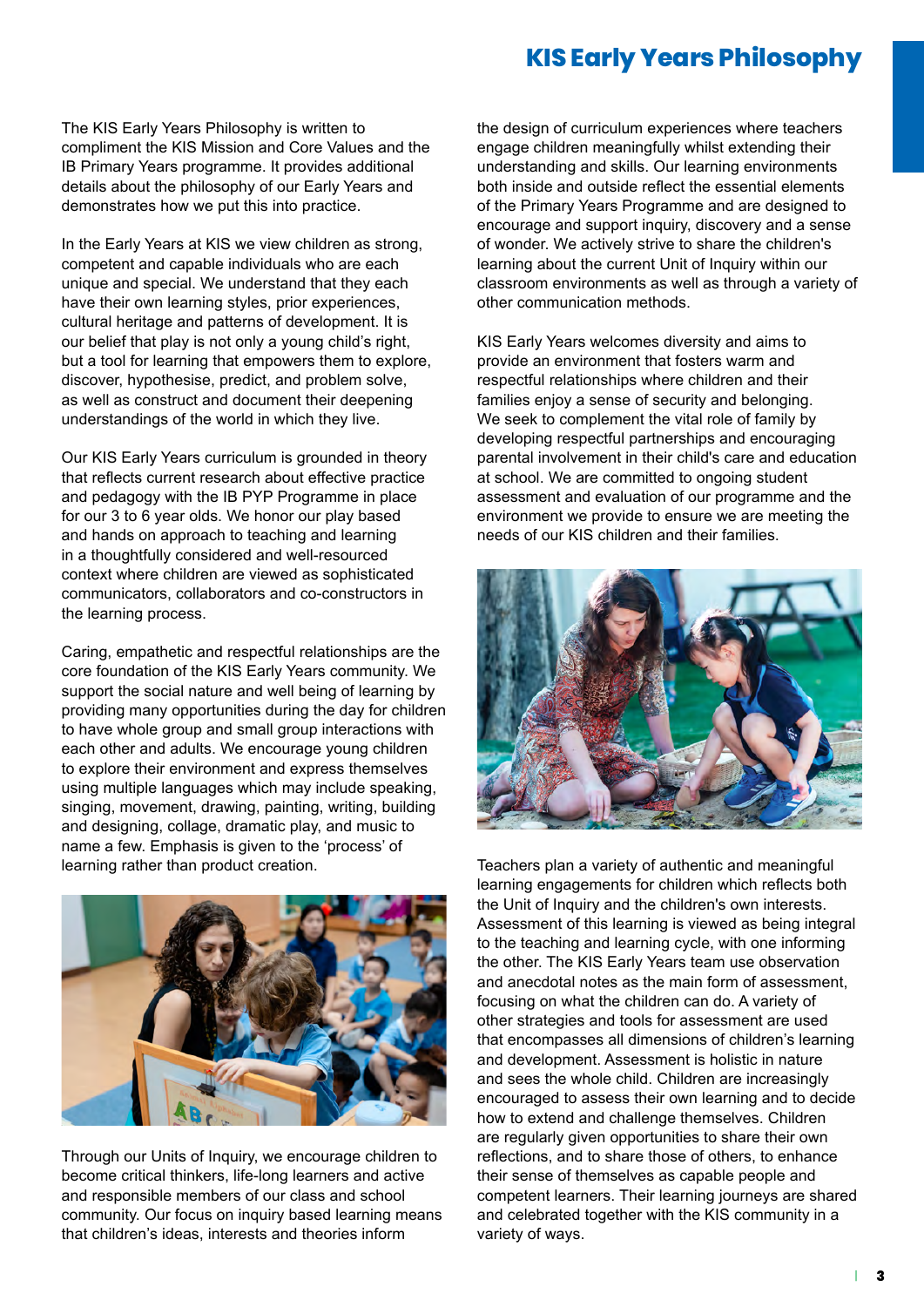## **KIS Early Years Overview**

## **ARRIVAL AT SCHOOL**

Our school playground has a supervisor on duty from 7:30 am every morning. We ask that your child drop off his/her backpack, swim suit etc in their cubby when they arrive at school. You may then take your child outside into the playground to play and socialize with their friends.. Children should be on the playground from 7:30 until 7:50 when school starts. Classroom teachers are usually busy setting up the learning centres for the day, and will be ready to greet the children at 7:50am. Feel free to say goodbye to your child outside their classroom or you may spend a few minutes in the room helping your child settle in or look at something they may wish to share with you.

### **Late Arrivals**

It is important that you develop good learning habits from the very beginning and have your child at school on time ready to go. Socializing on the playground at 7:30am is a great way to ease your child into their day. If you arrive at school late, after 8:00am, please stop by the front office to collect a Late Pass and then bring your child into the classroom so that they can be received by a staff member and hand their late pass to their teacher. There are many exciting activities and things occurring first thing in the morning, so it is really important your child does not miss out and that you try to get to school on time.

#### **Important points in the morning!**

- It is very important that you always say goodbye to your child. It also helps to inform them that you will pick them up in the afternoon; always let them know who will be picking them up at home time.
- After you say goodbye to your child, leave promptly and try to refrain from looking into the classroom or chatting in full view of your child as they may see you and become unsettled.

## **DEPARTURE TIMES: 12:30 PM, OR 2:30PM**

The regular school day in EY1 ends at 12:30 pm after lunch time. If your child is in the EY1 'Extended Day Programme,' EY2, or EY3 his/her day will end at 2:30pm. The children are required to stay in the classroom until their adult/caregiver has entered the classroom. For safety and security reasons we would ask you to sign the blue, "Sign Out" folder before you and your child leave the classroom.

It is important to pick your child up on time so they know that you can be counted on to be there. Please call the office to let them know if you will be late to pick up your child. If you are more than fifteen minutes late, your child will be taken up to the library for after school

supervision. If someone other than yourself is picking up your child please let the office know. Without your permission and notification we can not let your child go.

## **AFTER SCHOOL CLASSES**

We offer a number of different after school classes for the Early Years children, these start at 3:00 pm and finish at 4:00 pm. If you choose to participate in the after school activities the children will be supervised in the playground from 2:30 pm until 3:00pm.

### **Important Note**

Please limit EY1 students to no more than three after school classes per week as they are also still young and it makes for a very long day. They need to be home and rest in order to be refreshed for their school day.

## **LIBRARY CLASS**

Children in the Early Years can borrow library books (one book for EY1, two books for EY2 and EY3) each week during class library sessions. The book(s) must be returned to school the following week in order for a new one to be issued. All students at KIS have a library card available for them to use when they visit the library, located on the second floor. Please feel free to take your child up to visit the library after school at any time that is convenient for your family.

## **SWIMMING LESSONS**

Swimming is an important life skill and is therefore a part of the KIS curriculum, all our children are required to take swimming classes as a part of your child's holistic education. If your child is sick and is unable to swim they will need a note from the doctor. However, If your child is sick they should stay home until they are well enough to participate in all aspects of the programme.

## **Each child will need the following items for their swim days:**

- A toweling bathrobe and/or towel
- A swim hat (keep hair dry) please note we do not dry hair.
- A pair of flip flops/slip on shoes (please make sure they are non slip and safe for the children to use during their swimming transition time) These should be kept at school for the whole year
- Goggles (optional)
- Hairbrush or comb (optional)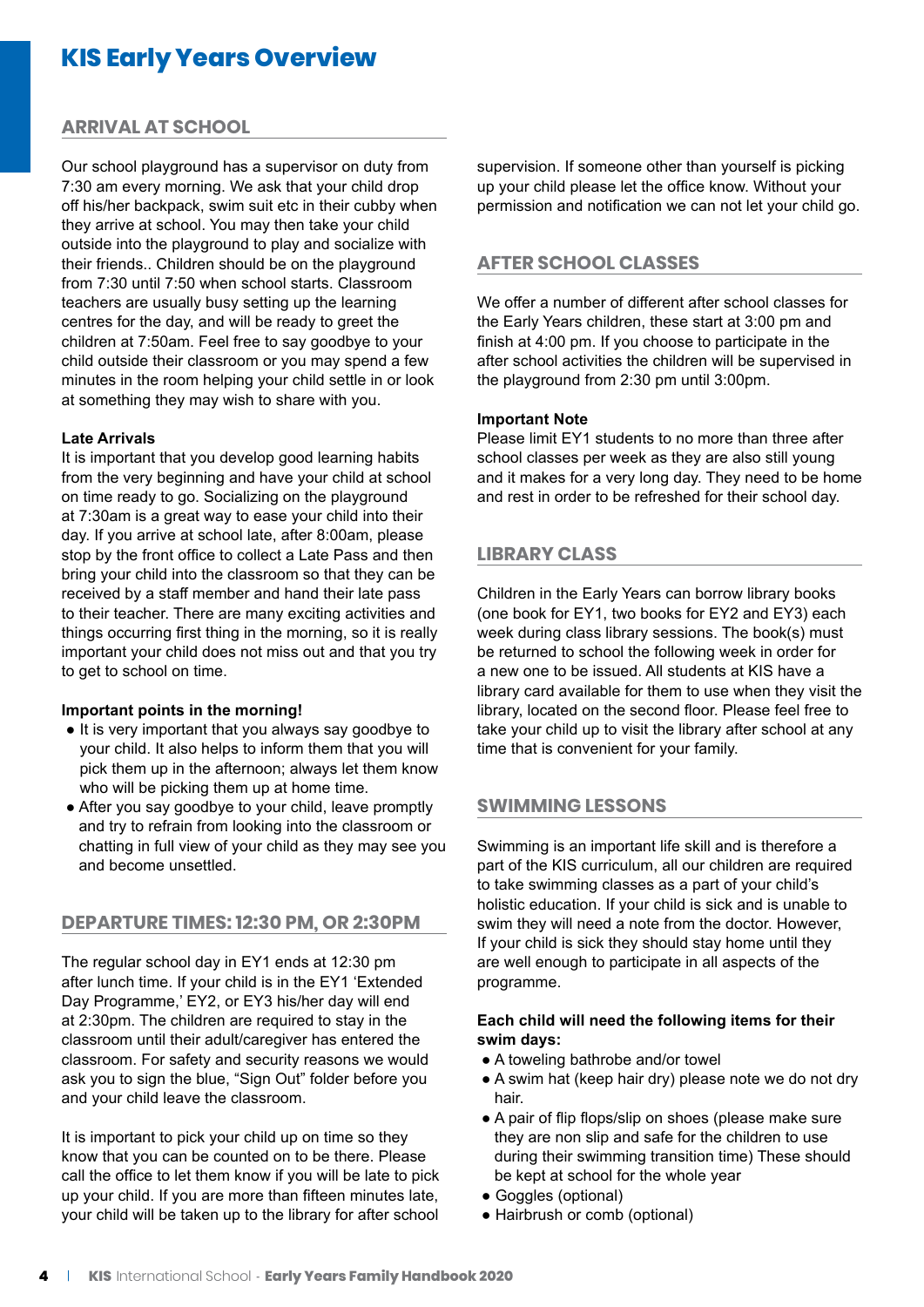## **Physical Education (P.E)**

All Early Years students have Physical Education lessons (P.E.) twice a week and will therefore need to come dressed in their P.E. uniform for the day. The P.E. uniform is as follows:

- Their KIS P.E. shorts and P.E. T-Shirt
- Socks and safe running shoes, without laces please.

#### **Important Note**

Please ensure your child's name is clearly marked on all their belongings including swimwear, PE kits and spare clothing.



## **SUPPORTING YOUR CHILD AT HOME**

Please join us as partners to support your child's learning at home. Learning at home should be an extension of school learning and therefore should be fun. Our Unit of Inquiry and weekly plans are always posted outside the classroom and on the blog for you to view. Each week we also post on our blog information and pictures of our learning for the current week. Noticing connections that your child is making at home,with their learning and sharing these with us,is a great way for us to see what they are enjoying about units of inquiry and how they are taking action. Please share these connections with us.

## **OTHER USEFUL INFORMATION**

### **Spare Clothing**

At school it is not uncommon for accidents and spills to happen, so we would advise you to provide your child with the following:

- A clean KIS uniform plus additional underwear and socks
- Old play clothes(shorts/T. shirt) for use in the mud kitchen and outdoor messy play

Again, please make sure that your child's belongings are clearly labeled. Please make sure that you check your child's bag on a regular basis, in case spare clothes have been used and need to be replaced.

## **General Footwear**

Please ensure that your child wears safe shoes to school. We would like to promote independence and encourage shoes with velcro so that students can fasten them by themselves. Laces are difficult for young children and they cannot fasten them independently. Please ensure that the shoes your child wears to school offer adequate support and are safe for running around, no loose laces, properly fitted, no flashing lights or sounds. Thank you.

#### **Water Bottles**

KIS is a green school. We do our best to save the Earth's resources and therefore we aim to avoid the use of paper cups whenever possible. Please send a full water bottle with your child each day and take it home to wash and refill each night. If you forget the bottle one day, don't worry, we will make sure your child has access to drinking water throughout the day.

#### **Medication**

All medication should be brought to the Nurse's office between 7:30am and 7:50am so that it can be recorded and appropriately administered during the day. If your child has taken any medication in the morning please let us know, it can and does affect them in many ways, sometimes making them drowsy, or unable to play. If you have administered fever medicine within 4 hours of coming to school please keep your child home. Again if you think they are unwell please keep them at home, often they are not at their best to complete school work if they are sick, and we also need to ensure that infection between students is kept to a minimum.

#### **Birthday Parties**

We understand that children love to celebrate their birthday and the birthdays of their friends. If you wish to celebrate your child's birthday with us at school, please let us know in advance.

Please prepare the cake and candles and we will provide the plates, cups and cutlery. Birthday parties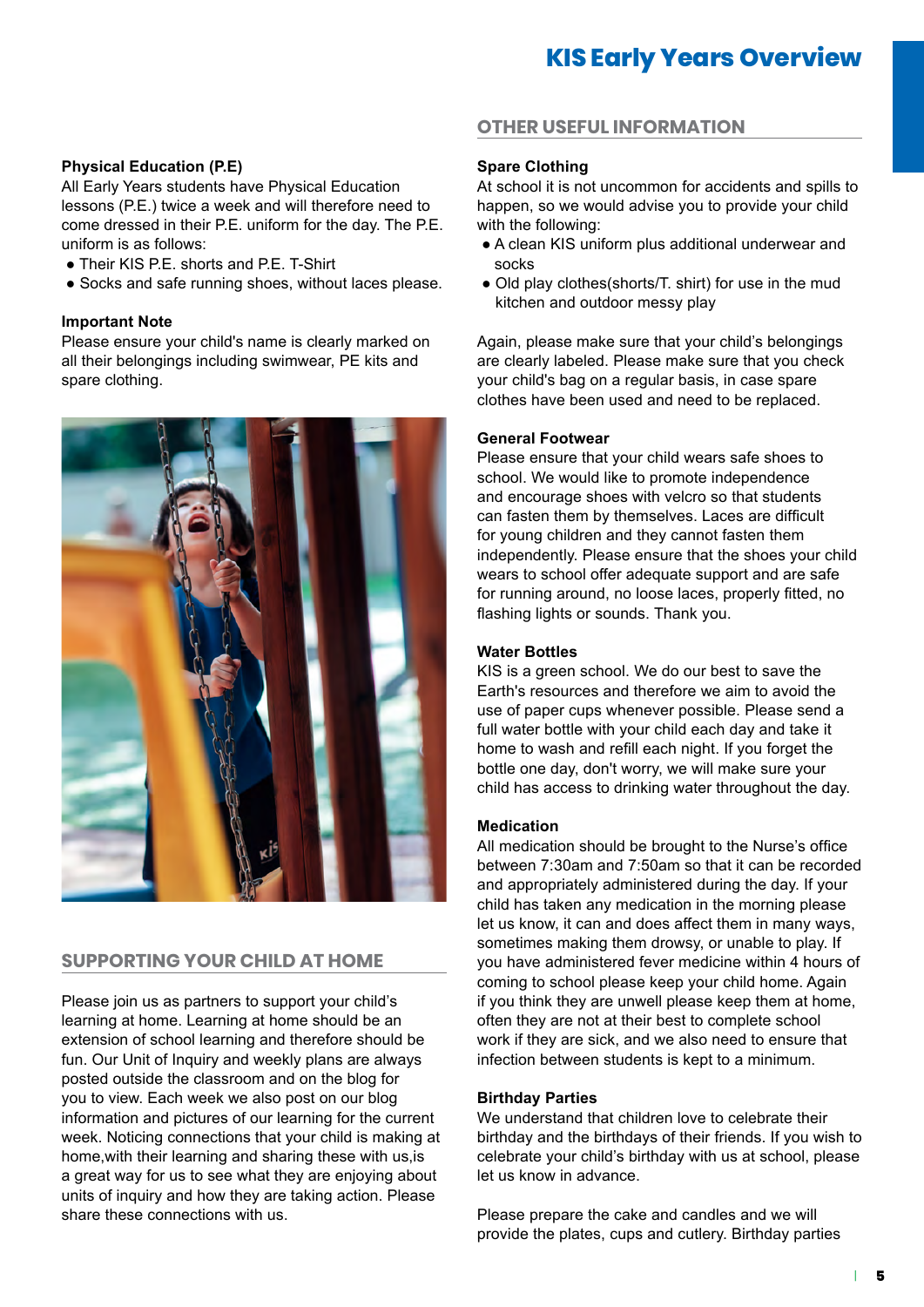## **KIS Early Years Overview**

will be celebrated in the canteen just after lunchtime for EY1 children and during afternoon snacks for EY2 & EY3 children.

You may attend to take photographs and celebrate with us; if you cannot attend we can take pictures for you if you wish to leave your camera with us in the morning. Gifts for the class are not encouraged, but if they are provided should be of an educational nature such as pencils, erasers, etc and placed straight into the children's cubbies. An alternative is to provide a book that your child can share in the classroom library.

## **Brushing Teeth**

All EY children brush their teeth after lunch each day. You will need to bring in the following items stored in a ziplock bag for this purpose:

- A toothbrush
- Toothpaste
- A plastic cup

Please label all of these clearly with your child's name. The staff will inform you when any of these need replacing.

## **Nap Time**

All of the EY 1 and 2 children have a nap/rest time after lunch, the EY1 students having a longer nap than EY2, who tend to have a nap/rest period after lunch. EY3 does not nap!

We provide small comfortable child sized beds but ask that you send in the following items:

- A small sheet and pillow for the bed, these can be bought at Student services
- A large blanket or towel to cover your child from neck to toes
- A soft sleep toy/special blanket, (if your child needs one.)
- A bag to keep all of the above nap things in

Some children bring small bolsters, pillows or cushions to sleep with too. Nap bags will be sent home on Fridays so that they can be washed over the weekend and then returned to school on Monday ready for the following week.

## **Excursions, field trips and visitors**

EY2 and EY3 students will have opportunities to go on external field trips; EY1 students may take local visits in and around the neighborhood. All classes have the opportunity to listen to and see visitors and guest speakers in the classroom. A letter giving information about any excursions will be sent out well in advance of the trip taking place.

#### **Toys from home**

Lovies have been proven to help children transition from home to school. Something that is emotionally stimulating for your child is allowed for the first few weeks of school. We will transition away from this as the year progresses.

## **Artifacts**

Artifacts are things from home that are unit related that are used as connections from your house to drive inquiry. At the start of each unit, teachers will ask that you bring in something that you have talked about with your child that will help them make personal connections with our UOI. Please understand that some things may get broken, pieces may get lost.

#### **Jewelry**

Religious or cultural jewelry may be worn at school, but please ensure that the chains/ strings are short. Other types of jewelry are best saved for at home for safety reasons and to prevent distraction.

### **Parent/Teacher Communications**

It is important that regular links are made with home and school so that problems can be easily sorted and your child can enjoy school life more successfully. Of course the best way to communicate is face to face and if you wish please come and meet with us in person. If you are unable to come into school, we are always available via email should you have any questions or concerns.

#### **EY Blogs**

At KIS we use our KIS Web Portal as the main form of communication with parents. Every Monday the teacher will update the class blogs with important memos, information about the student's' learning as well as photos and videos to share the exciting learning that happens at school with families. At the start of the year teachers will share with parents how to subscribe to the blog so that new posts are delivered straight to your inbox.

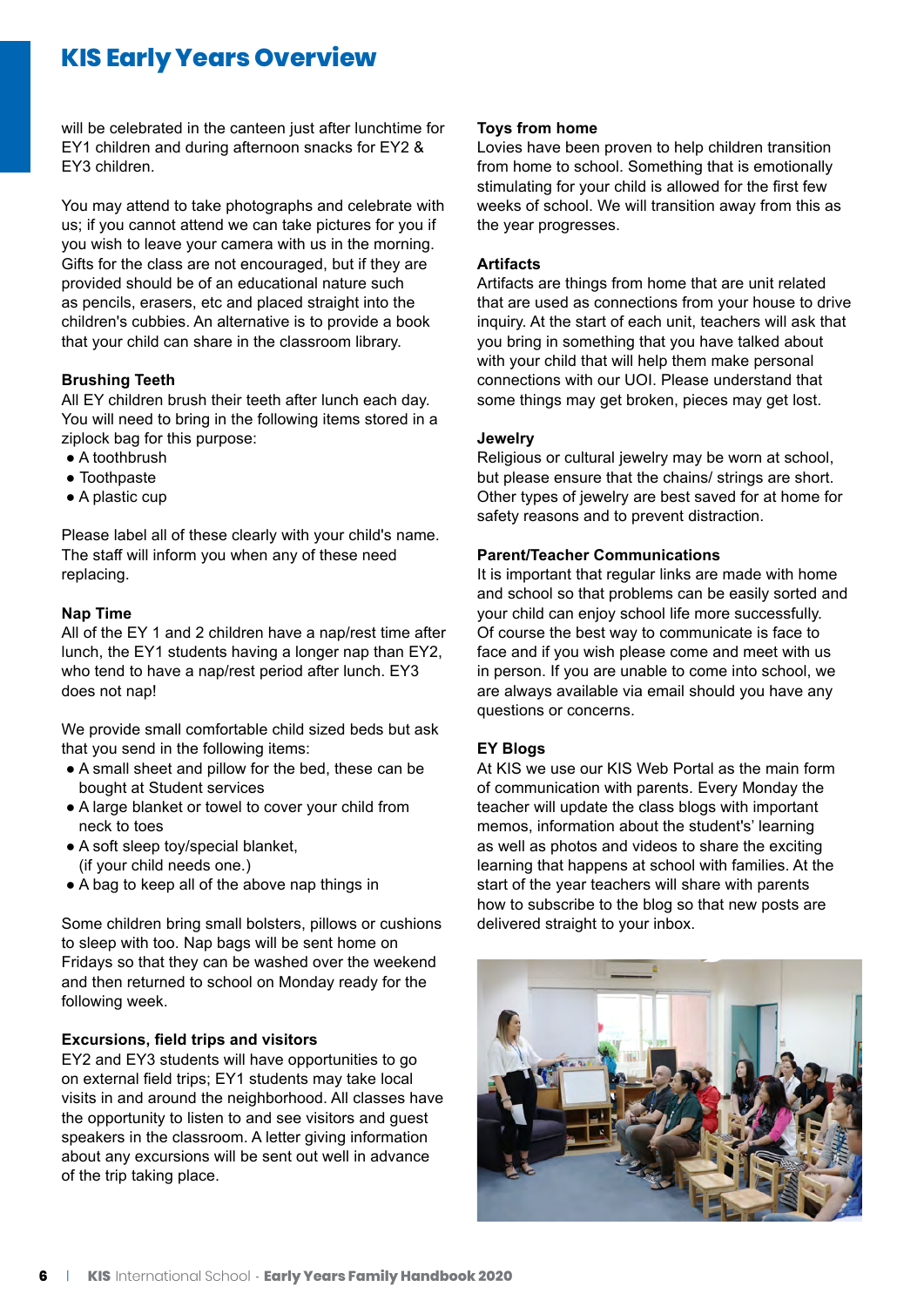

## **Snacks and food from home / Milk**

EY1 children are provided with milk twice a day, there is no need to send milk from home unless your child has an allergy and needs special milk such as soy milk or goat's milk. Please let the EY staff know if your child has any specific requirements. If you do send special milk to school, please try and send it all at the beginning of the week. Make sure to write your child's name on the milk cartons.

The only food that should be brought to school is a packed lunch for those not in the lunch programme. If your child has an after school activity and you wish to send milk or snack sealed in a bag/container for them to have between 2:30pm and 3:00pm please put it into their cubby. Please do not bring in snacks for other peoples' children unless you have their permission. We do not allow sweets or candy in school. On special occasions, please check with staff before distributing any treats.

We hope that you have found all the information in this handout useful and informative, as ever if you have any questions or queries, please do not hesitate to contact us.

> Many Thanks, **KIS Early Years Team**

## **IB Learner Profile**

**Inquirers** - They develop their natural curiosity. They Acquire the necessary to conduct inquiry and research and show independence in learning. They actively enjoy learning and this love of learning will be sustained throughout their lives.

**Knowledgeable** - They explore concepts, ideas and issues that have local and global significance. In so doing, they acquire in-depth knowledge and develop understanding across a broad and balanced range of disciplines.

**Thinkers** - They exercise initiative in applying thinking skills critically and creatively to recognize and approach complex problems, and make reasoned, ethical decisions.

**Communicators** - They understand and express ideas and information confidently and creatively in more than one language and in a variety of modes of communication. They work effectively and willingly in collaboration with others.

**Principled** - They act with integrity and honesty, with a strong sense of fairness, justice and respect for the dignity of the individual, groups and communities. They take responsibility for their own actions and the consequences that accompany them.

**Open-minded** - They understand and appreciate their own cultures and personal histories, and are open to the perspective, values and traditions of their individuals and communities. They are accustomed to seeking and evaluating a range of points of view, and are willing to grow from the experience.

**Caring** - They show empathy, compassion and respect towards the needs and feelings of others. They have a personal commitment to service, and act to make a positive difference to the lives of others and to the environment.

**Risk-takers** - They approach unfamiliar situations and uncertainty with courage and forethought, and have the independence of spirit to explore new roles, ideas and strategies. They are brave and articulate in defending their beliefs.

**Balanced** - They understand the importance of intellectual, physical and emotional balance to achieve personal well-being for themselves and others.

**Reflective** - They give thoughtful consideration to their own learning and experience. They are able to assess and understand their strengths and limitations in order to support their learning and personal development.